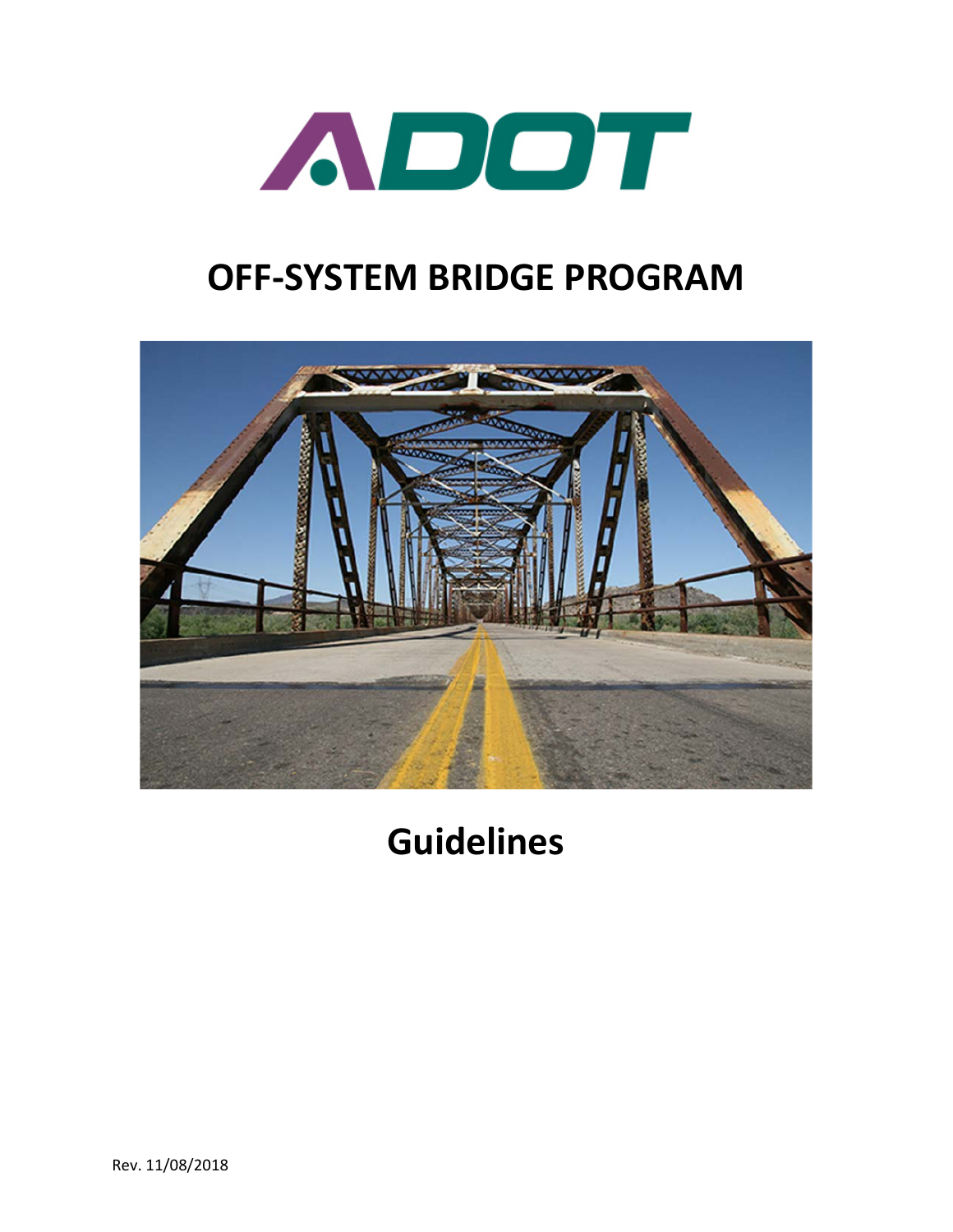| Page 3             |
|--------------------|
| Page 3             |
| Page 3             |
| Pages 3-7          |
| Page 3             |
| Pages 4-5          |
| Pages 5-6          |
| Page 6             |
| Page 6             |
| Page 6             |
| Pages 6-7          |
| Page 7             |
| <b>Pages 7-10</b>  |
| Page 8             |
| Pages 8-9          |
| Page 9             |
| Page 9             |
| Page 10            |
| <b>Pages 11-12</b> |
| Page 11            |
| Page 11            |
| Page 11            |
| Page 11            |
| Page 11            |
| Page 11            |
| Page 11            |
| Page 11            |
| Page 11            |
| Page 11            |
| Page 12            |
| Page 12            |
| Page 12            |
| Page 12            |
| Page 12            |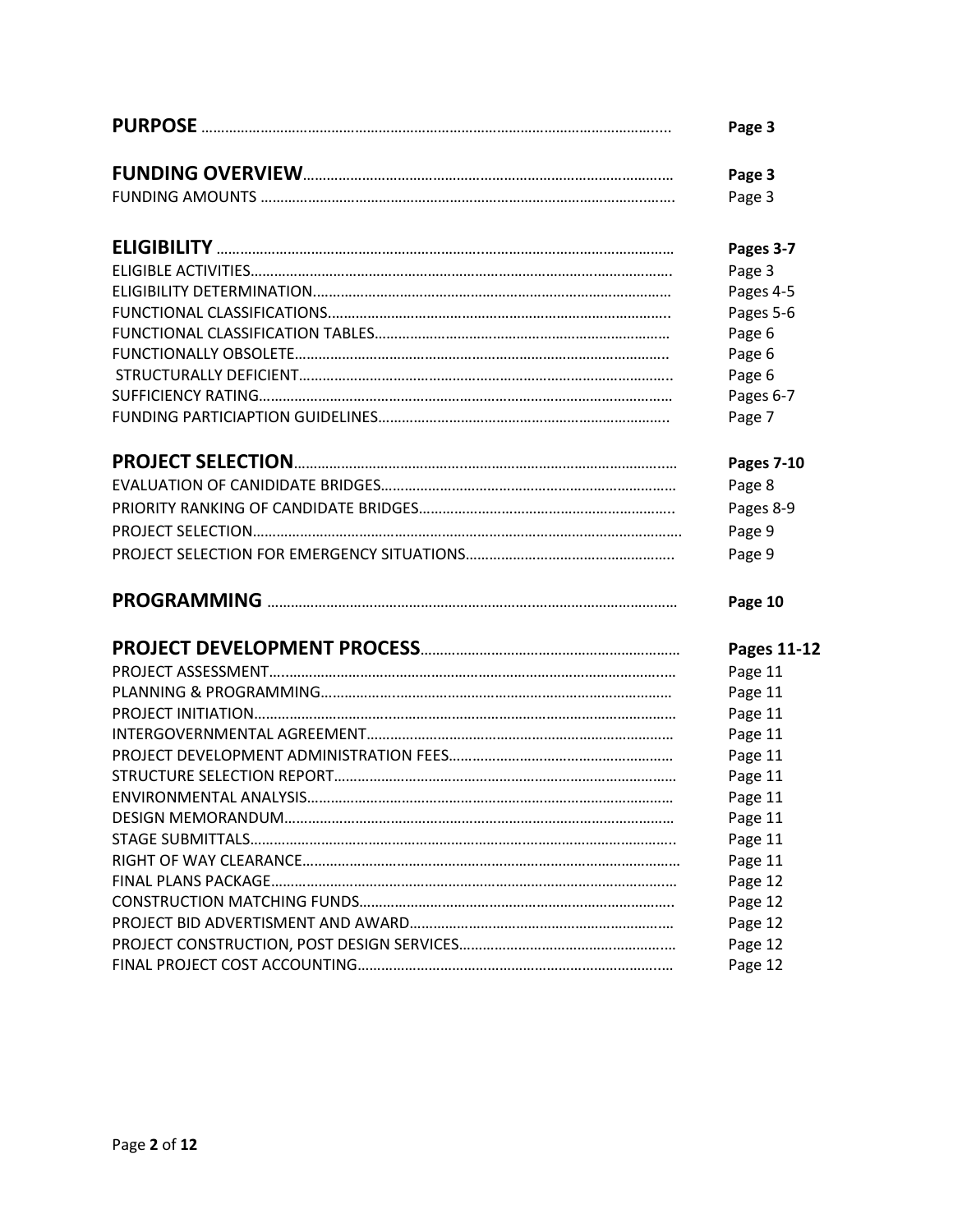# **PURPOSE**

These Guidelines were developed in order to assist Local Agencies and Tribal Governments (Project Sponsors) with the ADOT process for federal funding of Off-System Bridge structures.

The Off-System Bridge Subprogram guidelines describe the basis of project selection, which will follow a performance-based approach to project programming. Each project will be rated by the ADOT Bridge Group and a Selection Committee based on criteria and a prioritization method that are described within this document. Programming of selected projects will follow established ADOT policy.

# **FUNDING OVERVIEW**

On December 4, 2015, the President signed the FAST Act into law (Pub. L. 114-94). The FAST Act amended the Surface Transportation Program (STP) contained in 23 U.S.C. 133, and changed the program name to the Surface Transportation Block Grant Program (STBGP). As part of the STBGP, a special set-aside was designated for the funding of the Off-System Bridge Program.

The FAST Act continues (without change) the MAP-21 set-aside of a share of each State's STBGP apportionment for use on bridges not on the Federal-aid highway system ("Off-System Bridges"). The amount is to be not less than 15% of the State's FY 2009 Highway Bridge Program apportionment.

The Purpose of the Off-System Bridge Program is to fund the Design and/or Construction for replacement or rehabilitation of roadway bridges over waterways, other topographical barriers, other roadways, railroads, canals, ferry landings, etc. on bridges that are not on the Federal-aid highway system (local roads or rural minor collectors) when those bridges have been determined deficient because of structural deficiencies, physical deterioration, or functional obsolescence.

#### **FUNDING AMOUNTS**

All eligible project costs will be paid for with STBGP funds. Eligible bridge project costs are funded at 94.3% Federal share with a 5.7% local match, up to a maximum Federal amount of a \$1,000,000 per project. The Project Sponsor can work with their local planning entity to add additional federal funding, if available.

# **ELIGIBILITY**

Bridges are defined as any highway structure with an opening measured along the centerline of roadway of more than 20 feet (6.1 m) between undercopings of abutments and spring lines of arches, or extreme ends of the openings of multiple boxes; it may include multiple pipes where the clear distance between openings is less than half of the smaller contiguous opening.

#### **ELIGIBLE ACTIVITIES**

- Replacement (including replacement with fill material)
- Rehabilitation
- Preservation/Preventative Maintenance (As identified under FHWA's Bridge Preservation Guide)
- Protection (including painting, scour countermeasures, seismic retrofits, impact protection measures, security countermeasures, and protection against extreme events)
- Real Property Interest Rights for required access and permits or other uses as needed as part of the Right of Way requirements needed for the project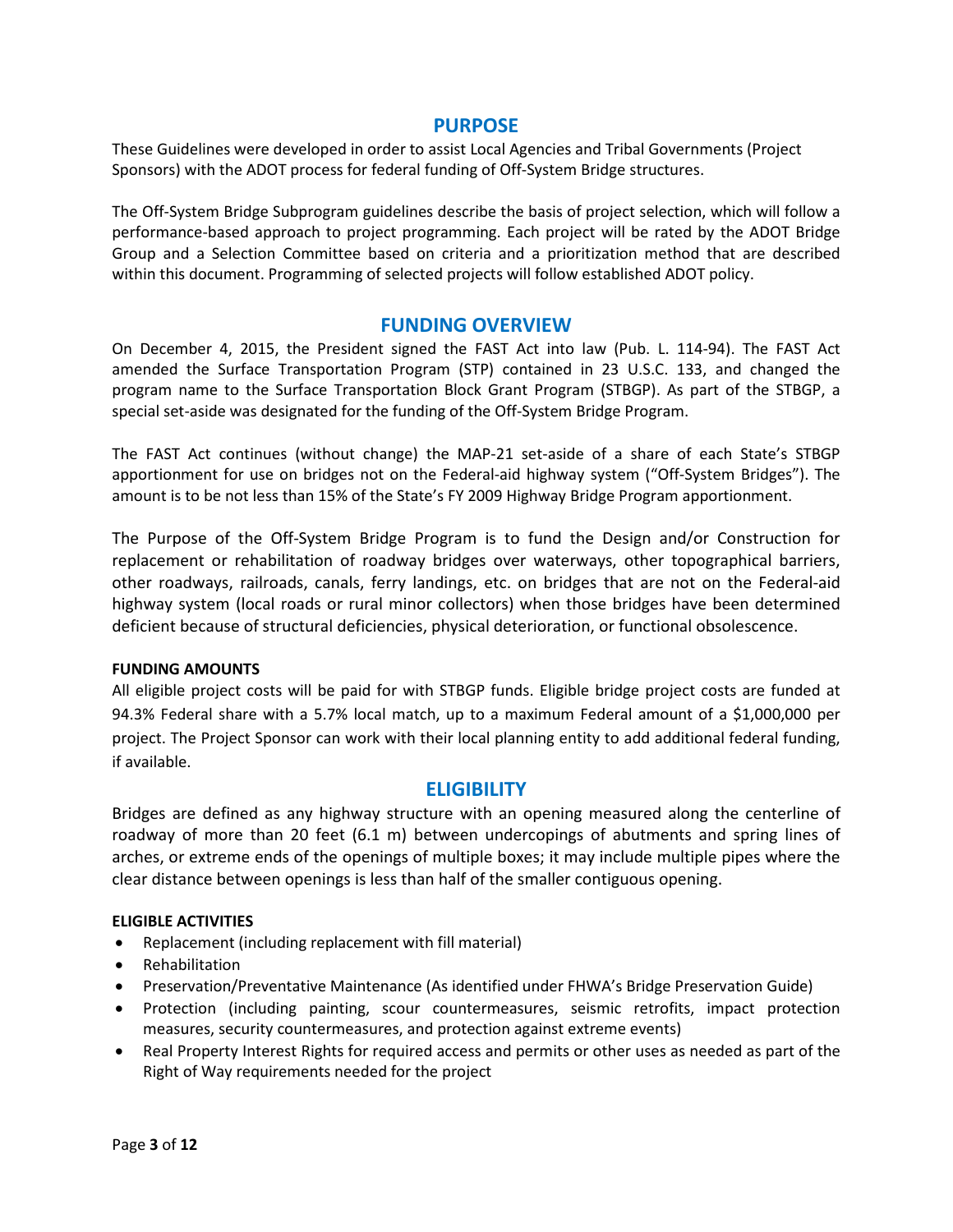# **ELIGIBILITY DETERMINATION**

The eligibility determination has two steps:

# **Step I:**

The bridge first must be classified as either structurally deficient or functionally obsolete as described below based on National Bridge Inspection Standards (NBIS) inspection.

**Note:** Any bridge classified as structurally deficient is excluded from the functionally obsolete category.

# **Step II:**

After deficiency is established, the bridge is considered eligible for either replacement or rehabilitation depending on the value of the sufficiency rating.

- Sufficiency rating of 80 or less is eligible for rehabilitation
- Sufficiency rating of 50 or less is eligible for replacement

**Exception**: Deficient bridges with sufficiency ratings between 50 and 80 may be replaced if it can be shown to be more cost effective than rehabilitation using a life cycle cost analysis or if the cost for rehabilitation has reached 60% of cost of replacement. Since eligibility is not exempt from FHWA review, the analysis should be reviewed and approved by both ADOT and FHWA.

The ADOT Bridge Group maintains a list of bridges eligible for replacement and rehabilitation on its website [www.azdot.gov/business/engineering-and-construction/bridge.](http://www.azdot.gov/business/engineering-and-construction/bridge) Coding based on the NBIS inspection that defines a bridge as either structurally deficient or functionally obsolete are provided in the list for reference.

Any Off-System Bridge project request to use Federal funds for a bridge not on the selection list should be fully documented and justified to indicate that additional deficiencies have developed through some natural or unforeseen phenomenon. FHWA Division Office should evaluate each of the above cases on an individual basis.

The decision to rehabilitate versus replace should be based on a study of alternatives considering cost, safety, service life, and level of service. Rehabilitation alternatives are necessary only when considered feasible. All deficiencies must be corrected including safety features; for example, bridge rail, approach rail, and transitions. (This requirement does not apply to projects which include only Preservation/Preventative Maintenance, seismic retrofit, or structural steel painting, although FHWA recommends safety defects be corrected, if possible.)

The standards by which deficiencies are determined depend on the system.

- National Highway System (NHS) State Standards (Meets or exceeds the American Association of State Highway and Transportation Officials (AASHTO) Standards)
- Other State Highways State Standards (Meets or exceeds AASHTO)
- Local Agency Roads AASHTO or ADOT approved Local Standards

Geometric and structural features must meet current standards for replacement or rehabilitation, or deviations must be approved. Whenever a deficient bridge is replaced or its deficiency alleviated by a new bridge, the deficient bridge shall either be dismantled or demolished, or its use limited to the type and volume of traffic the structure can safely service over its remaining life. For example, if the only deficiency is inadequate roadway width and the combination of a new and existing bridge can be made to meet current standards; the existing bridge may remain in place and be incorporated into the system.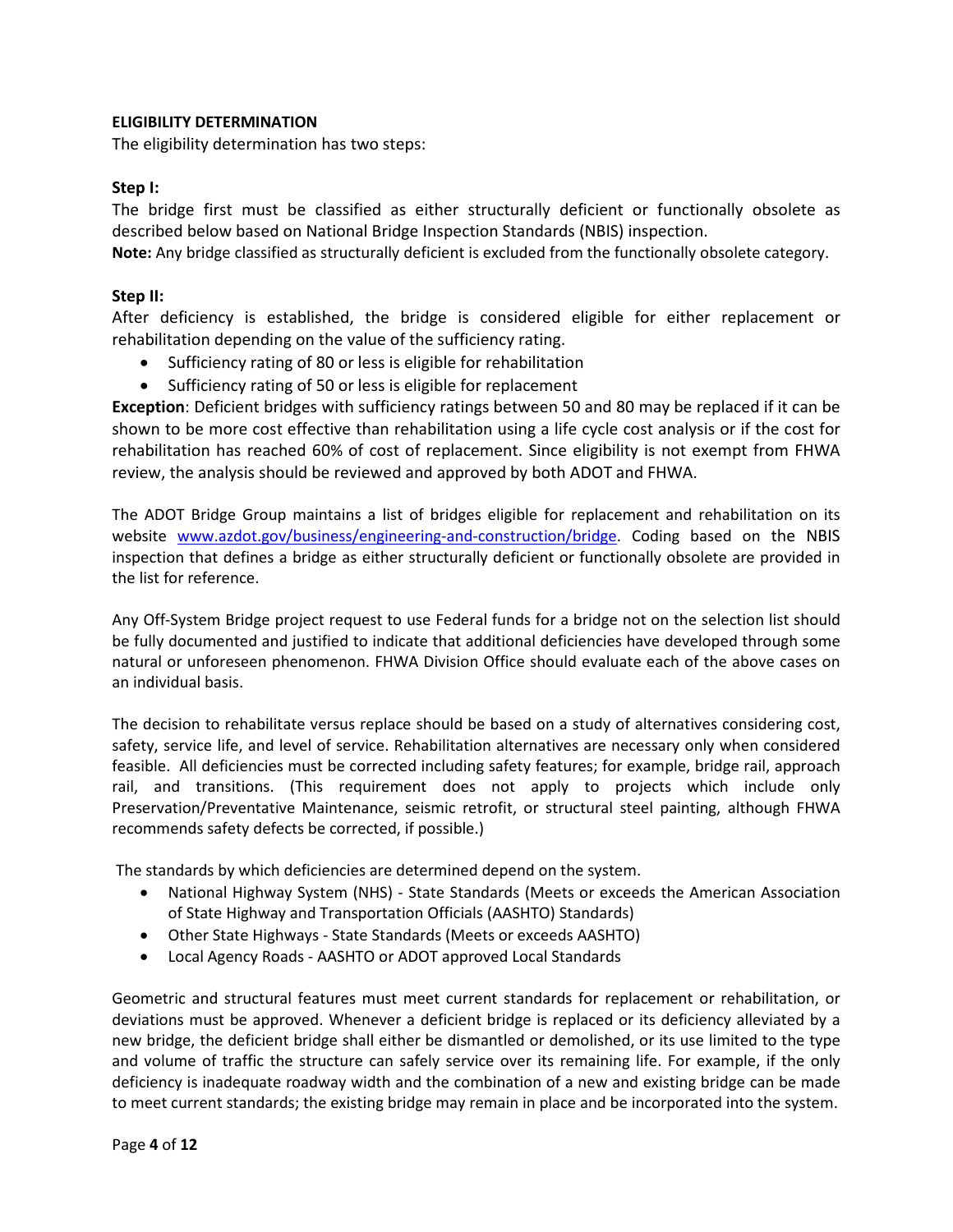# **FUNCTIONAL CLASSIFICATIONS**

Bridges are classified as "On" and "Off" the Federal-aid system by their functional classification. Local roads (National Bridge Inspection code 09 or 19) and rural minor collectors (NBI code 08) are "Off-System". Off-System Bridges are on a road that is not part of the designated state highway system and is under the direct jurisdiction of the local government (i.e. county roads & city streets).

The functional classification of a [road](https://en.wikipedia.org/wiki/Road) is the class or group of roads to which the road belongs. There are three main functional classes as defined by the [United States](https://en.wikipedia.org/wiki/United_States) [Federal Highway Administration:](https://en.wikipedia.org/wiki/Federal_Highway_Administration) arterial, collector, and local.

## **Arterial:**

Arterial roads generally provide the fastest method of travel and typically have low accessibility from neighboring roads. They are usually designed with long-distance travel in mind and are not as common as the other two functional classes of roads.

#### **Codes and Definitions:**

- 01 Rural-Principal Arterial, Interstate
- 02 Rural-Principal Arterial, Other Freeways & Expressways
- 06 Rural-Minor Arterial
- 11 Principle Arterial, Interstate
- 12 Principal Arterial, Other Freeways or Expressways
- 14 Other Principle Arterial
- 16 Minor Arterial

#### **Collector:**

Collector roads are the second most common and are used as a connection between local roads and arterial roads. They provide a balance between access and mobility.

#### **Codes and Definitions:**

- 07 Rural-Major Collector
- 08 Rural-Minor Collector
- 17 Urban-Collector

#### **Local:**

Local roads are the most common roads by far, but are also the slowest for travel. They are designed specifically to have high accessibility and to connect to collector and arterial roads, and are typically not used for through traffic.

#### **Codes and Definitions:**

- 09 Local Rural
- 19 Local Urban

| <b>FUNCTIONAL CLASSIFICATION TABLES</b> |  |  |  |  |     |                                                                                   |    |  |             |  |  |    |
|-----------------------------------------|--|--|--|--|-----|-----------------------------------------------------------------------------------|----|--|-------------|--|--|----|
| Classification Code: 01 02 06 07        |  |  |  |  | 08  | 09                                                                                | 11 |  | 12 14 16 17 |  |  | 19 |
| On-System:                              |  |  |  |  |     | $\begin{array}{ccccc}\times&\times&\times&\times&\times&\times&\times\end{array}$ |    |  |             |  |  |    |
| Off-System:                             |  |  |  |  | x x |                                                                                   |    |  |             |  |  |    |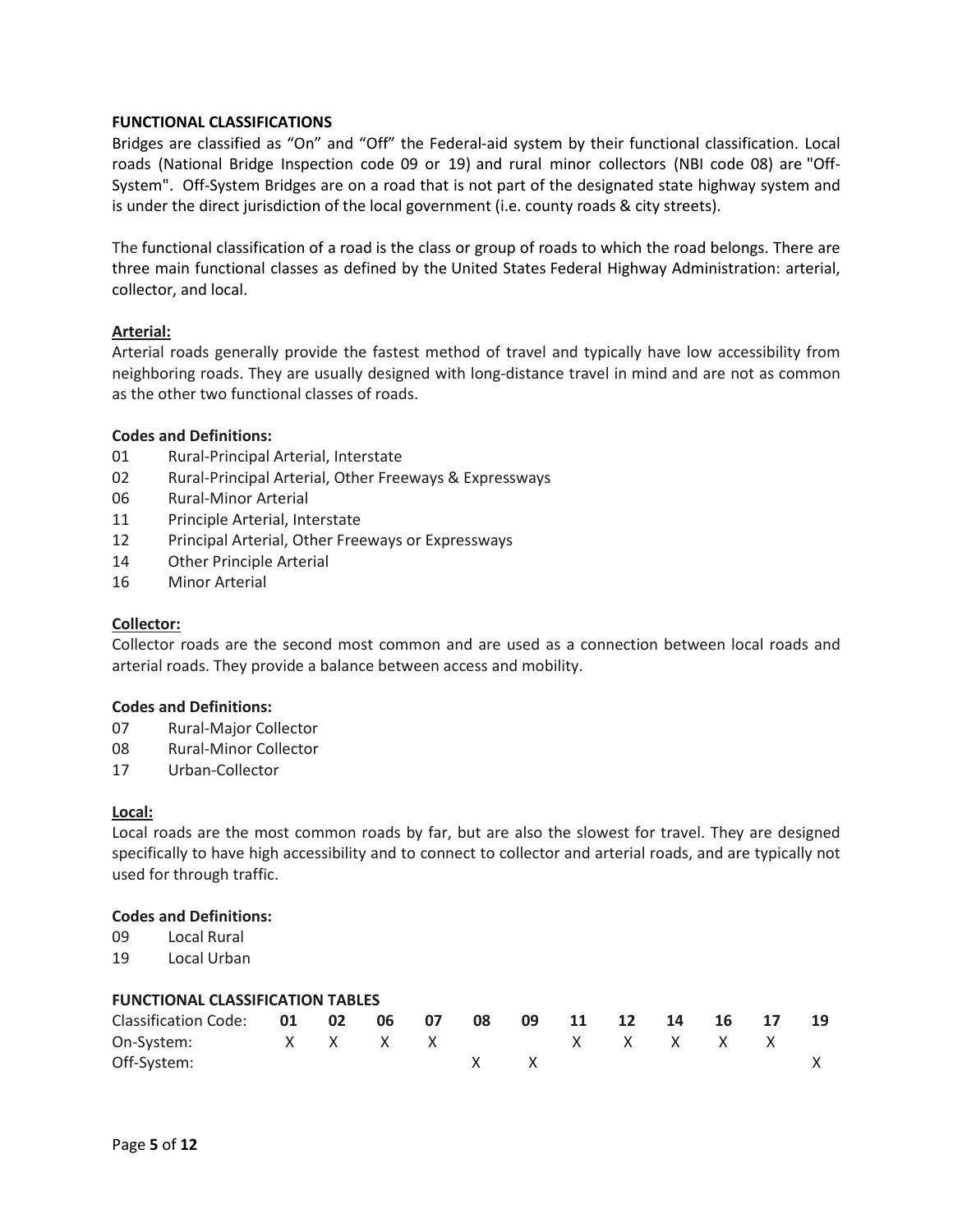# **FUNCTIONALLY OBSOLETE**

A functionally obsolete bridge is inadequate to properly accommodate traffic due to inadequate vertical or horizontal clearance, approach roadway alignment, structural condition, or waterway adequacy. A functionally obsolete bridge is determined from the following field inspection data items as entered on the Federal Structure Inventory and Appraisal (SI&A) Form, which is recorded and maintained by the ADOT Bridge Group.

- An appraisal rating of 3 or less for:
	- o **Item 68** Deck geometry, or
	- o **Item 69** Under clearances, or (Item 69 applies only if the last digit of Item 42 is coded 0, 1, 2, 4, 6, 7, or 8)
	- o **Item 72** Approach roadway

# **STRUCTURALLY DEFICIENT**

A structurally deficient bridge is inadequate to carry legal loads, whether caused by obsolete design standards, structural deterioration, or waterway inadequacy. A structurally deficient classification is determined from the following field inspection data items as entered on the Federal Structure Inventory and Appraisal (SI&A) Form, which is recorded and maintained by the ADOT Bridge Group.

- A condition rating of 4 or less for:
	- o Item 58-Deck, or
	- o Item 59-Superstructure, or
	- o Item 60-Substructure, or
	- o Item 62-Culvert (Item 62 applies on if the last two digits of Item 43 are coded 07 or 19)

## **SUFFICIENCY RATING**

The sufficiency rating formula provides a method of evaluating highway bridges by calculating four separate factors to obtain a numeric value which is indicative of bridge's ability to remain in service.

Sufficiency Rating =  $S1 + S2 + S3 - S4$ , where:

- S1= structural adequacy and Safety (55% max)
- S2= serviceability and functional obsolescence (30% max)
- S3= essentiality for public use (15% max)
- S4= special reductions (13% max)

Using this rating formula, a percentage is calculated on a scale ranging from 100 percent (an entirely sufficient bridge) to zero percent (an entirely deficient bridge).

#### **FUNDING PARTICIAPTION GUIDELINES**

Under the previous Off-System Bridge program, reasonable touchdown points for bridge projects were recommended in order to keep the total length of approach work at less than 1,200 feet, not to exceed 15% of the total project cost. However, if the local agency determined that the required approach work total would exceed 1,200 feet, but all elements of the project were designed to the operating speed of the roadway (not exceeding the posted or statutory speed), a waiver request could be submitted, through the Department, to the FHWA for review. Under the new legislation, this waiver request process will remain the same, except the Department will have approval authority. Requests should be initiated through the ADOT LPA Section, and directed to the Bridge Group within ADOT.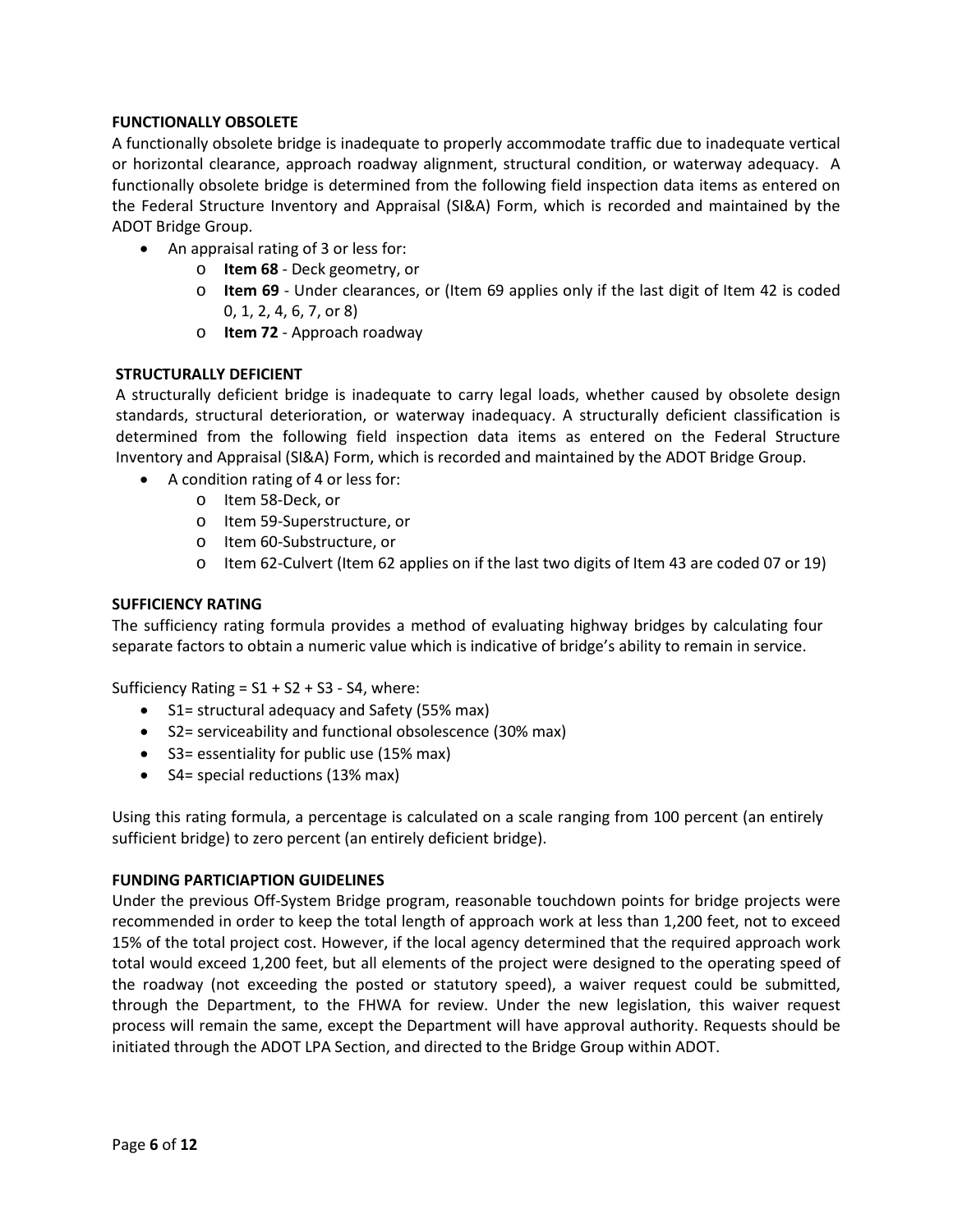Long approach fills, connecting roadways, interchanges, ramps, and other extensive structures, when constructed beyond the attainable touchdown point are, in general, ineligible for program participation in the Off-System Bridge program, however other federal funds can be used to pay for roadway work. Normal approach costs necessary to connect into the existing facility using appropriate design standards are considered eligible as long as they are not excessive or adversely affect the Department's annual program average goal of 15% roadwork funded by program funds. Roadway items are to be funded under other Federal fund categories, if applicable.

An exception can be accepted to use program funds for more roadway work if FHWA representatives concur that the bridge replacement or rehabilitation project is an isolated project without any roadway improvement proposed in the vicinity of the project area. In order to satisfy AASHTO Design Criteria to current design standards for roadway and bridge requirements, the proposed roadway and bridge work may be paid fully by program funds.

# **PROJECT SELECTION**

Project selection will be competitive and done through a "Call for Projects" application process based on State Fiscal Year (July  $1<sup>st</sup>$ -June 30<sup>th</sup>).

The "Call for Projects" notice will be sent by the ADOT LPA Section through the Council of Governments (COG) and Metropolitan Planning Organizations (MPO). Applications will require a description of work that includes scope of work, justification (system prioritization), schedule, and detailed cost estimates for Design and Construction phases. Entities submitting multiple applications will need to regionally prioritize projects and submit justification for the selected bridges.

The Selection Committee will review and prioritize all Off-System Bridge projects based on the submitted applications. The Selection Committee will prioritize and recommend projects based on scoring of each project application according to the rating factors that are described below. Projects are programmed according to rankings given to them by the Selection Committee, and available funding with the year identified in the application. Based on funding availability, certain phases of a project may have to move between fiscal years. If additional funding becomes available within the current programming cycle, the next project on the priority list may be programmed. Projects may be selected out of order to deplete the balance of the subprogram in the event that the cost of the next project on the list would exceed the amount of available funding. Project Sponsors will be notified whether or not their project is selected for funding. Projects that are not selected must be resubmitted to the Selection Committee in the next selection cycle in order to be considered.

Projects will be prioritized (ranked) statewide by ADOT Bridge Group based on:

- Overall condition of the bridge (bridge inspection reports)
- Amount of traffic
- Accident rates
- Vertical clearance
- Bridge geometry
- Load carrying capacity
- Age of bridge
- Weight restriction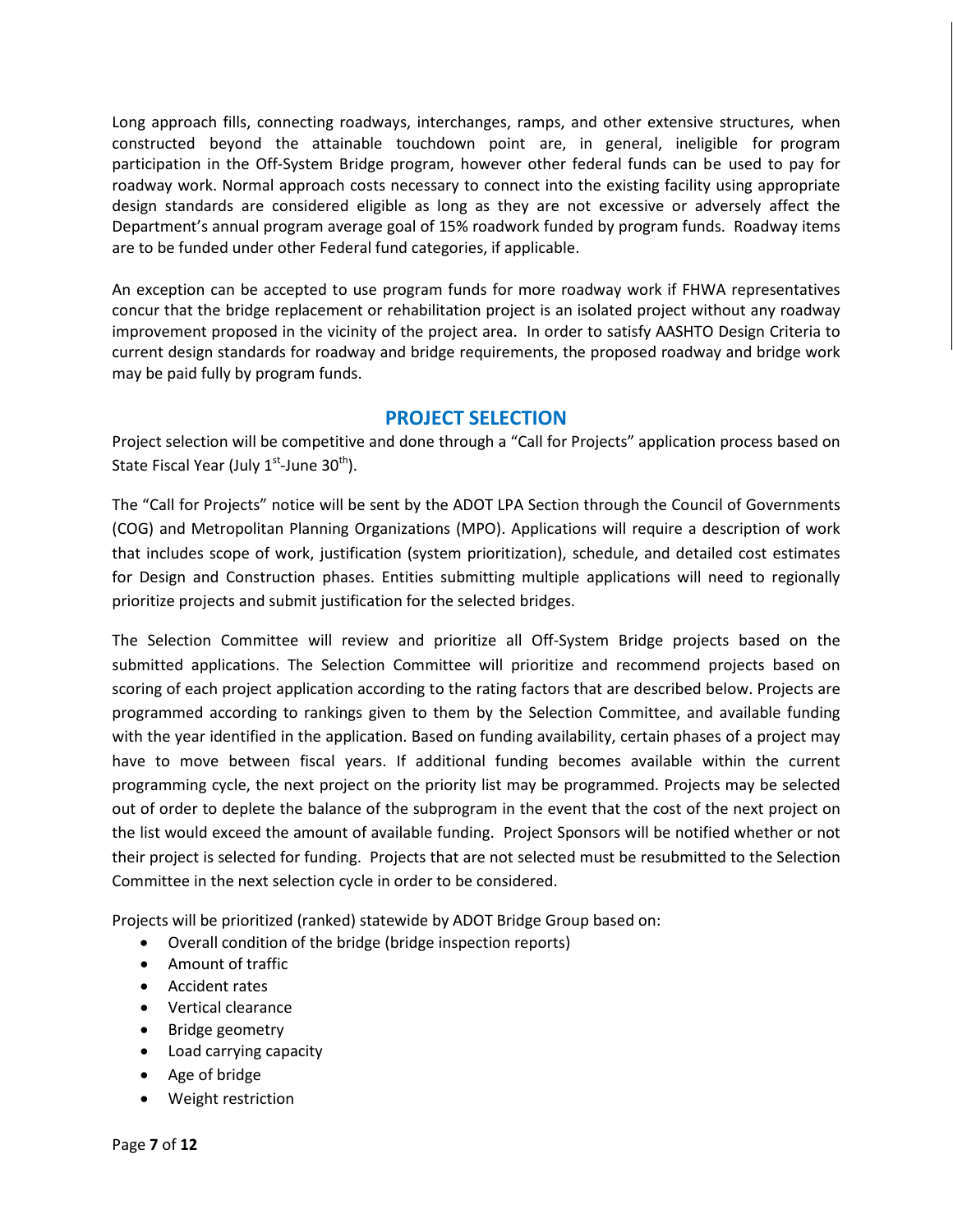# **EVALUATION OF CANIDIDATE BRIDGES**

The ADOT Bridge Management Section performs an initial review of the bridge data and ratings, the project prospectus and the preliminary estimate to resolve any insufficient and inconsistent data. The Selection Committee will perform a preliminary ranking and review, and may perform an on-site review of selected bridges as necessary. The review consists of evaluating the project scoping document which identifies the replacement or rehabilitation needs of the project and recommended action. The Selection Committee consists of bridge engineers from ADOT Bridge Group Administration, Bridge Design, Bridge Hydraulics, Bridge Geotechnical service, and any others as appropriate.

## **PRIORITY RANKING OF CANDIDATE BRIDGES**

For local agencies, the bridge projects to be included in the annual program are to be selected in accordance with FHWA's "Guidelines for Administration of Local Government Federal Aid Improvement Programs". The program consists of the following selection process and criteria:

- Concurrently with updates to the five-year Federal Aid Program, each COG and MPO should notify its local jurisdictions of the current bridge listing and request which bridge(s) a project sponsor intends to replace or rehabilitate by federal-aid reimbursement. The listing will reflect ADOT file data by each summer with eligibility subject to cooperative conformation by the FHWA
- The Project Sponsor will identify which of the following groups each project candidate resides:
	- o Group I: Sufficiency Rating = 0.0-25.0
	- o Group II: Sufficiency Rating = 25.1-50.0
	- o Group III: Sufficiency Rating = 51.1-80.0
- A Project Sponsor submitting candidate projects to a COG/MPO for program inclusion should preferably select from Group I. The Project Sponsor may, however, submit a Group II bridge candidate but that candidate will not take precedence over a Group I candidate unless Group I candidates have failed to exhaust the available funds by February 1st or a request for an exemption has been received and approved by ADOT
- Group II bridges will be considered as candidates only if the total statewide cost of higher priority candidates is insufficient to use the available funding or a request for an exemption has been received and approved by ADOT
- Group III bridges will be considered as candidates for rehabilitation and/or replacement if the cost of rehabilitation is over 60% of the replacement. Priority will be behind Group I and II
- ADOT will monitor candidate projects for compliance with these guidelines prior to acceptance of the annual Federal-aid program

Bridge needs are determined by program objectives; these objectives, in turn, formthe basis of a priority ranking system. If objectives are not specifically stated, they are implied by the factors and methods used in determining needs and priorities. A Bridge Management System can be any system or series of engineering and management functions which, when taken together, comprises the actions necessary to manage a bridge program.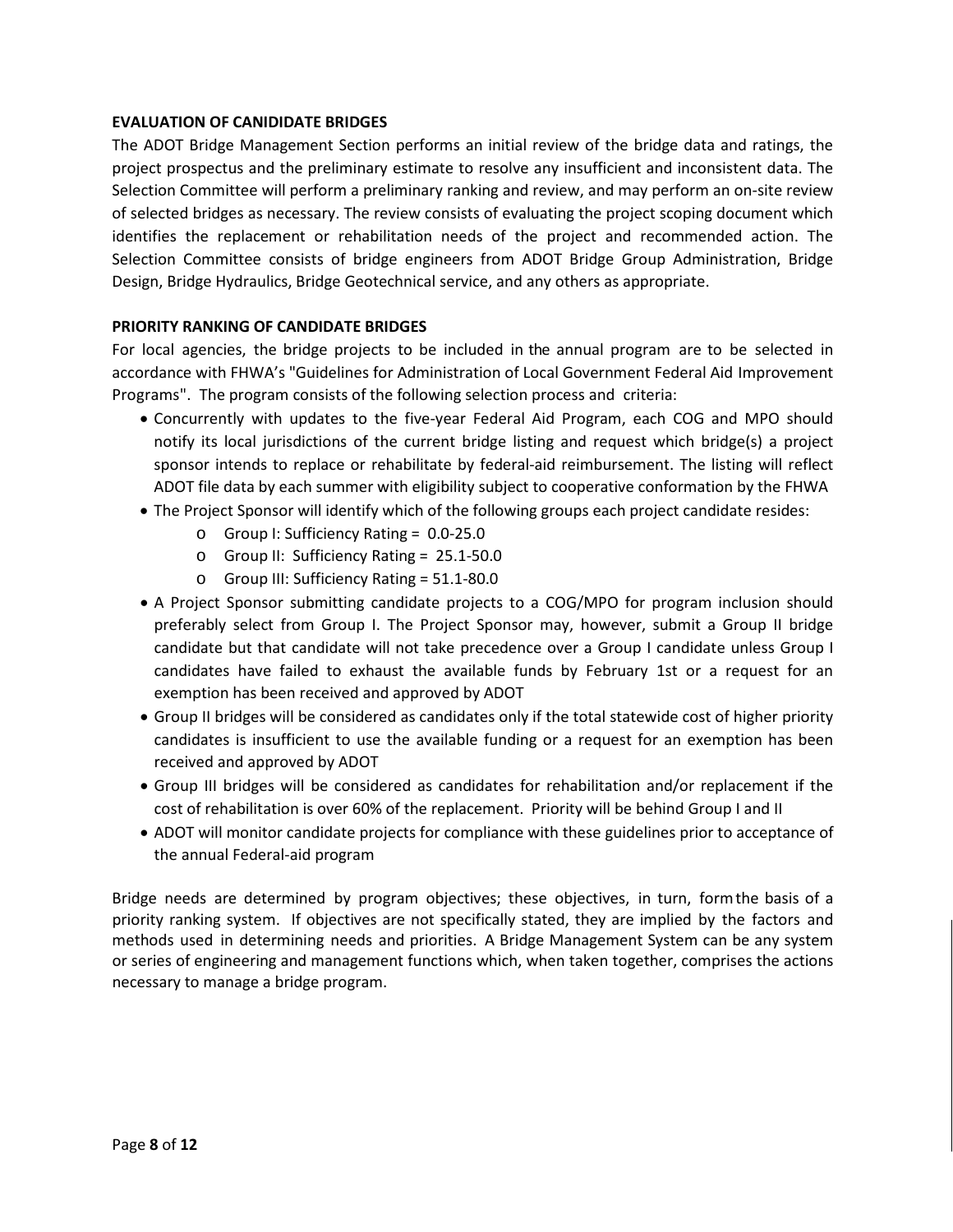## **These actions could be:**

- Evaluating bridge problems
- Selecting bridge improvement projects
- Programming and initiating projects
- Inventorying and inspecting bridges
- Evaluating priorities
- Selecting and programming projects
- Improving bridges

Each Project Sponsor has its own unique reasons for the priority points and weights assigned to different need functions. For example, if project sponsors do not have posted bridges on their system, they may give low priority to load capacity and emphasize aspects of functional obsolescence, such as clear deck width and vertical clearance.

Those project sponsors with large numbers of posted bridges may be most concerned with load capacity and the associated user costs and safety concern created. Project sponsors experiencing severe highway funding shortages may be concerned with obtaining maximum bridge service life out of existing bridges; they therefore may choose to accept low levels of service.

For the State of Arizona, the sufficiency rating is widely used as a priority ranking formula in combination with other factors, such as scour vulnerability, seismic vulnerability, substandard railing, and safety issues, etc..

#### **PROJECT SELECTION**

If a project is selected for program funding, an eligibility letter will be sent to the Project Sponsor, COG/MPO, and ADOT Technical Groups letting them know that the project has been selected for funding.

#### **PROJECT SELECTION FOR EMERGENCY SITUATIONS**

In the event a bridge has been destroyed or substantially damaged, causing an emergency situation, and no other state or federal funds are available for its replacement or restoration; the agency may apply to have the bridge replaced or restored with program funds.

The ADOT Bridge Group will conduct an on-site inspection of the Bridge and determine:

- That no reasonable alternate detours are available
- That the structure had a valid inspection in the last two years
- That the structure failed or received a three-ton or less load rating causing closure and barricading

Emergency structures will take priority over other projects. If the emergency request is approved, another project may have to be delayed. The failed or damaged structure will be reevaluated by the ADOT Bridge Group and given a new Sufficiency Rating to reflect its new condition. A new technical ranking will be calculated, using the recalculated Sufficiency Rating.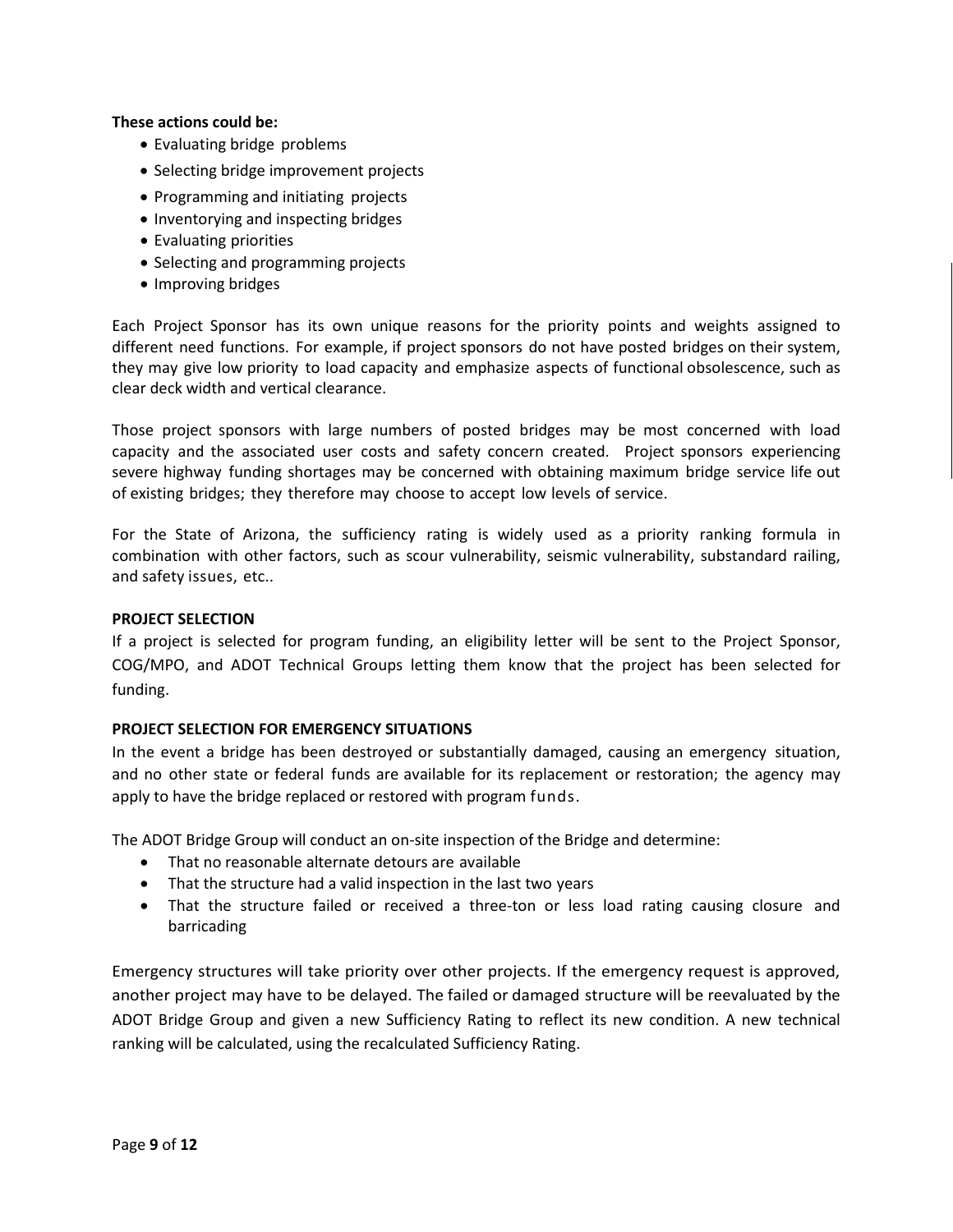# **PROGRAMMING**

Once a project has been selected as a candidate bridge through the ADOT "Call for Projects" process, the Project Sponsor will need to work with their Regional COG/MPO to have the project programmed into a fiscally constrained program year in the Regional TIP.

Once the Regional TIP has been amended and submitted through ADOT and FHWA for approval, the Project Sponsor should work with the ADOT Local Public Agency Section to initiate the project and start the ADOT Development process.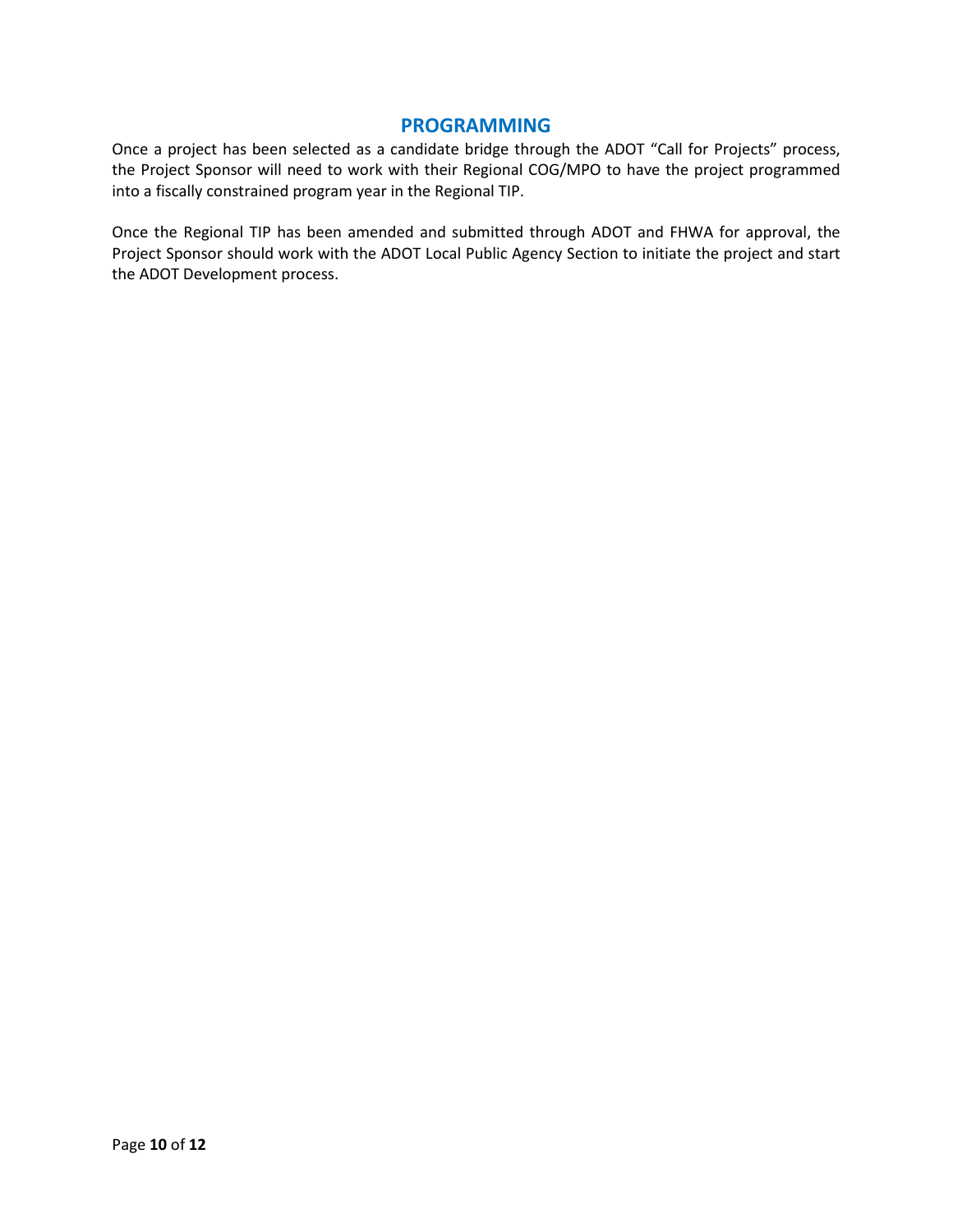# **PROJECT DEVELOPMENT PROCESS**

Once a project has been submitted and selected for Off-System Bridge funding, Project Sponsors will need to follow the ADOT Project Delivery Process for federal-aid programs as outlined in the ADOT LPA Manual [\(https://www.azdot.gov/business/programs-and-partnerships/LocalPublicAgency/lpa-projects](https://www.azdot.gov/business/programs-and-partnerships/LocalPublicAgency/lpa-projects-manual)[manual\)](https://www.azdot.gov/business/programs-and-partnerships/LocalPublicAgency/lpa-projects-manual).

Throughout the Project Delivery Process, Project Sponsors will need to have the below items completed:

**PROJECT ASSESSMENT**: A project assessment that includes scope of work, justification, schedule, and detailed cost estimates for Design and Construction phases are required as part of the documentation needed for the project review and selection process.

**PLANNING AND PROGRAMMING:** Once a project has been selected for Off-System Bridge funds as defined previously in this document, a Project Sponsor must work with their COG/MPO to program the project into a fiscally constrained program year on the Regional TIP to be included in the STIP.

**PROJECT INITIATION:** Project Sponsor will prepare and submit a Project Initiation request to the ADOT LPA Section to request an ADOT Project and Federal ID numbers. Project Initiation request forms and supporting documentation forms can be found on the ADOT LPA Section's "One Stop Shop" webpage [\(https://www.azdot.gov/business/programs-and-partnerships/local-public-agency/one-stop-shop\)](https://www.azdot.gov/business/programs-and-partnerships/local-public-agency/one-stop-shop).

**INTERGOVERNMENTAL AGREEMENT (IGA):** Execute Intergovernmental Agreement. ADOT will prepare an Intergovernmental Agreement which outlines the funding for the project based on the final cost estimate.

**PROJECT DEVELOPMENT ADMINISTRATION (PDA) FEES:** All local governments will have an executed an IGA with ADOT that outlines procedures for ADOT to recover the design review and bid package preparation costs by ADOT to administer the development and advertisement for bid of local construction projects.

**STRUCTURE SELECTION REPORT:** Bridge projects require the submittal of a Structure Selection Report, after the Design Concept Report has been approved.

**ENVIRONMENTAL ANALYSIS:** An Environmental Determination will be made by ADOT regarding the type of Environmental Analysis required for the project. All federal-aid projects require an environmental analysis and an environmental clearance certification.

**DESIGN MEMORANDUM:** A Design Memorandum letter will be prepared and submitted by the Project Sponsor to the ADOT Project Manager after Environmental Clearance has been given for the project. After the Design Memorandum has been signed, final design work on the project can begin.

**STAGE SUBMITTALS: Submit 30%, 60%, and 95%, Plans, Specifications, and Estimate:** If the Project Sponsor is designing the project, requirements for the 30%, 60%, and 95% projects submittals are described in ADOT's Project Development Process.

**RIGHT OF WAY (ROW) CLEARANCE:** The Local Public Agency will provide the ADOT ROW Group with a Real Property Interest Certification upon completion for environmental clearance and completion of 95% plan submittal. All federal-aid projects regardless of new rights of way or not require a ROW clearance.

Page **11** of **12**